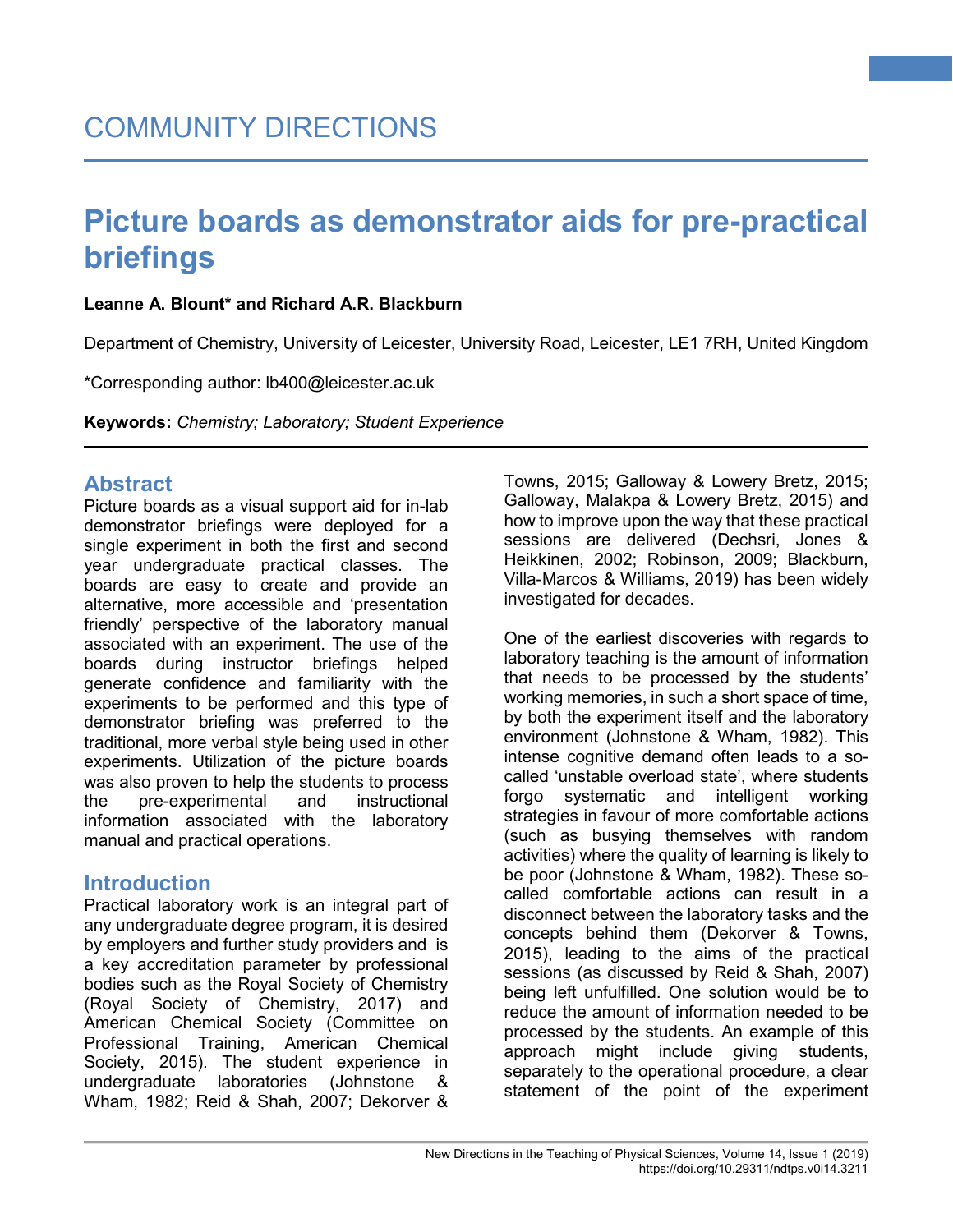(Johnstone & Wham, 1982) and the skills they will need or learn to meet the intended learning outcomes of the classes. This is helpful since it is important that the students not only believe that the experiments they are undertaking are worthwhile, (Johnstone, 1997) but also that there is value in the skills they are developing.

One common strategy that has been widely accepted to help disseminate information and support learning is the use of visual aids, (Shabiralyani *et al.*, 2015) the principles of which can be crudely related back to man's first rudimentary sketches ('Visual aids in chemical education', 1930). By utilizing the simple and concise nature of diagrams, pictures and drawings, it is possible to prioritize the vital information entering the working memory. In fact, given this is how the brain processes information, replacement of text with pictures can accelerate cognition. These visual images can be described as conceptual pegs, as information is known to be more readily recalled if associated with imagery (Dechsri, Jones & Heikkinen, 2002). An example of an area of the undergraduate laboratory experience that provides a great degree of information overload is traditional laboratory manuals, which mainly consist of text-based instructions and relevant theoretical background. In 1997, Dechsri *et al.* found that incorporating illustrative diagrams into the manual aided in increasing students' performance in all domains of the laboratory (Dechsri, Jones & Heikkinen, 2002), which further supports the argument that visual aids improve student learning. However, Dechsri *et al.* then go on to mention that even illustrated, text-based information still has the potential to overload students (Dechsri, Jones & Heikkinen, 2002). From this, it is necessary to develop tools that incorporate more visual stimulus than information-overloaded passages of text.

Wei *et al.* provide excellent insight into what undergraduates expect from interactions in their practical class, stressing that students perceive the pre-lab interaction with instructors as "mostimportant" (Wei *et al.*, 2018). It is generally accepted that some form of pre-laboratory exercise can help students prepare for laboratory practical classes (Agustian & Seery,

2017; Chaytor, Al Mughalaq & Butler, 2017).This often serves as a way of contextualizing or refreshing the information presented in the laboratory manual. Some of these pre-laboratory exercises feature the use of videos (Schmidt-McCormack *et al.*, 2017; Ardisara & Fung, 2018; Stieff *et al.*, 2018) to help the digestion of information, or simulations (Climent-Bellido *et al.*, 2009) as visual preparative aids. In our mind, the pre-laboratory experience includes the in-lab demonstrator briefing too. This provides the important direct interaction with students, and another opportunity to decrease the cognitive demand of laboratory experiments. Briefings, broken into smaller more manageable chunks throughout the day, provides a valuable opportunity to present the instructional information through a different facet of the prism. This communication reports the development and implementation of illustrative picture boards into pre-laboratory demonstrator briefings to do just this.

**2**

### **Instructional Context**

The picture boards were the creation of one teaching assistant (LAB) and deployed for the first-year experiment (171) and second year experiment (273) that they oversee. The remaining experiments (c.a. 21 in first year, 23 in second year) led by other demonstrators did not involve the use of picture boards. Experiment 171, "Investigation of a phase equilibrium", involves the students measuring the equilibrium concentrations of iodine in organic and aqueous phases for different total amounts of iodine, allowing the determination of the distribution equilibrium constant, leading to the calculation of the standard Gibbs energy for the transfer of iodine from the aqueous to the organic layer. Experiment 273, "Acid catalysis of the reaction of iodine with hydrogen peroxide", aims to use the reaction between potassium iodide and hydrogen peroxide to help students understand the role of catalysts, to know how to calculate rate constants and activation energies of reactions and to understand the relationship between temperature and reaction rate. For all experiments the teaching assistant typically gives an initial verbal briefing at the start of the session, including a short commentary on the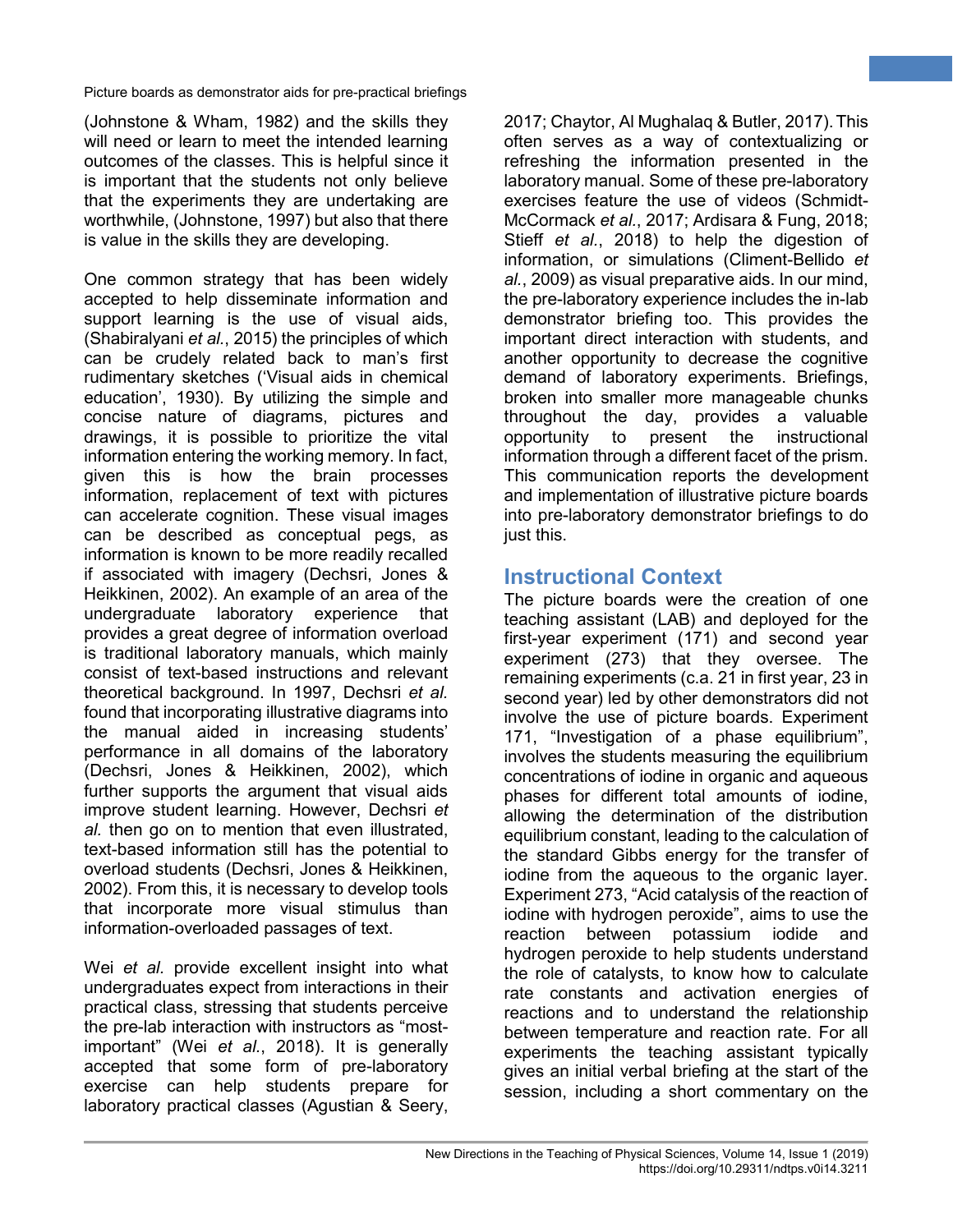relevance of the experiment, a summary of the experiment or tips for efficient time management and any important safety information. Each experiment is performed by 70-80 students (6-10 per week approximately) and is assessed as a combination of the student's pre-lab test (theory, procedure and safety), the write-up (results, discussion, conclusion) and a performance mark for their practical aptitude.

#### **Design and Implementation**

From a demonstrator's perspective, it was not uncommon for students to show a lack of motivation, engagement and interest during the initial (and any subsequent) verbal briefing for their experiment. It was clear that a large proportion of the students were more interested in completing the experiment as fast as possible and obtaining a good grade, rather than processing what skills they are learning in the laboratory and, more significantly, contextualizing the theory behind it. This observation has also been reported by DeKorver & Towns (2015), who found that 77% of students have the goal to finish the experiment as quickly as possible. Others in the field have also commented on a lack of student motivation and confidence, which is not surprising when one considers the main emotions and feelings of undergraduate students in the laboratory: nervous, confused, intimidated, worried, unmotivated and lacking excitement (Galloway & Lowery Bretz, 2015; Galloway, Malakpa & Lowery Bretz, 2015). During the previous year's demonstrations, it was obvious that many students had failed to make the link between operation and theory and were also struggling with recall of the laboratory manual or the initial demonstrator briefing. Students were often disengaged during these briefings and felt "*burdened with even more information*" and were finding it "*hard to link the manual, briefing and experiment together"*. Further comments about "*difficulty remembering the briefing content*" and it being "*unexciting*" reaffirmed our concerns with what was being supplied for their preparation. Hence there was a clear need to develop something that the demonstrator can use to

improve student confidence, increase the ease of processing the experimental information and retain the students' attention during laboratory briefings.

**3**

To this end, the key information for the selected experiments was extracted from the laboratory manual and displayed as single words or phrases and images or diagrams, hand drawn on coloured card, (ensuring that any colour combinations would be discernible to colour blind students) and pinned to corkboards. Corkboards were used to allow for constant modification throughout the semester. It was also important that the visual aid was portable, as they need to be taken in and out of the shared undergraduate laboratory for every practical session, and modifiable, so that any changes or adaptations were easy to make. Other considerations include the need for durability, as they are used weekly throughout the semester, and the laboratory environment: for example, it is not always practical to have large displays or electronic screens.

To determine what elements of the experiment to include, the key aspects were extracted from the laboratory manual, including important chemical mechanisms, mathematical and chemical equations in addition to safety key words. Any parts of the experiment that the students usually find complex were also included in the form of hints, tips and reminders. Due to the importance of teaching with emotional intelligence (Mortiboys, 2011), it was felt that using handmade or hand-drawn diagrams was important to show the students that the demonstrator cares and is willing to put in the effort to support their learning. Bright coloured card and markers were used to ensure that the boards were visually appealing so that the students' attention was attracted and retained during the briefing.

The boards were displayed in an easily visible position before the students entered the laboratory, with the demonstrator standing next to the picture boards ready to deliver the briefing. The demonstrator is then able to refer to specific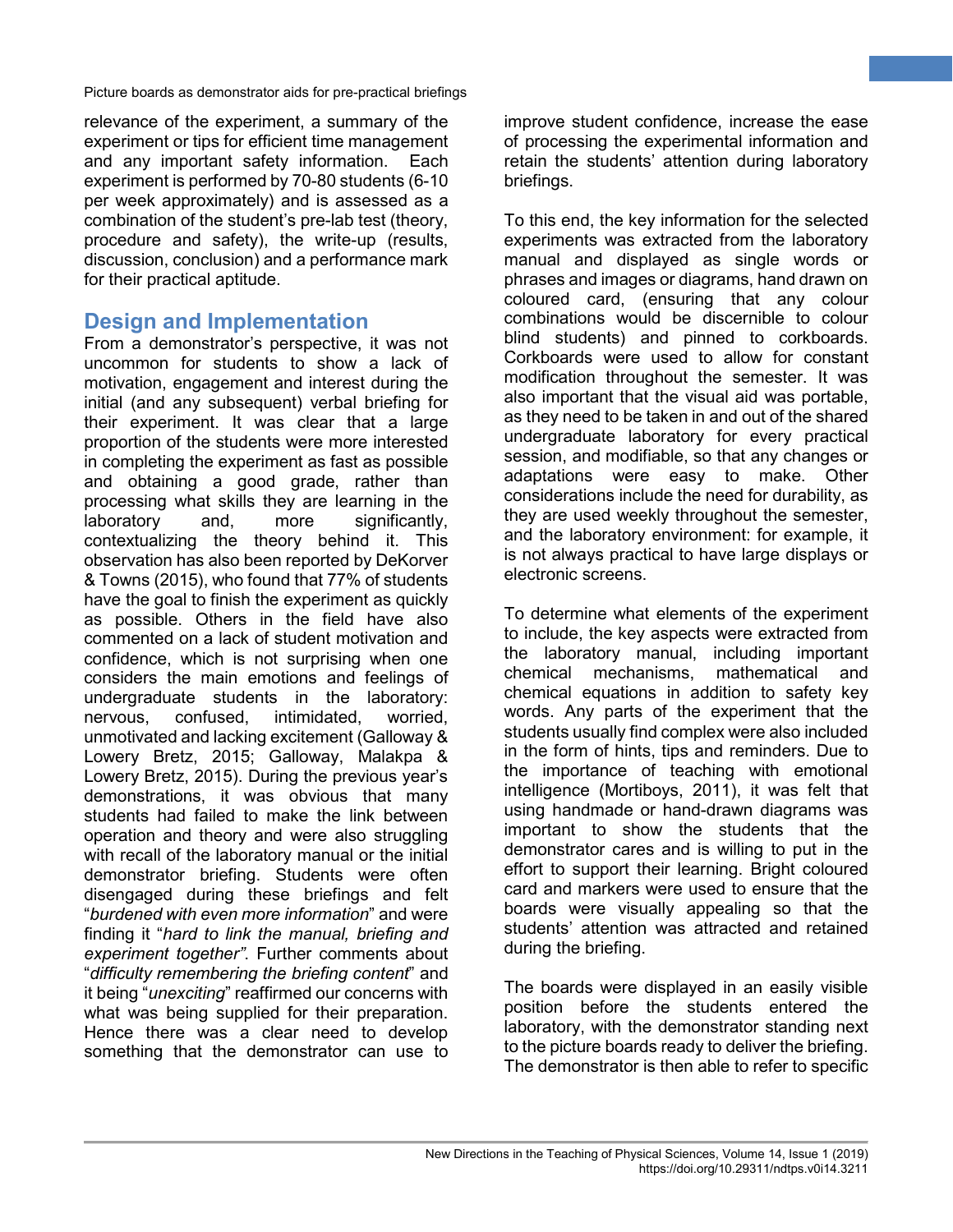

**Figure 1** An example display of picture boards for a second year physical chemistry experiment

diagrams and images to emphasize the most important aspects of the experiment. Once the briefing is complete, the boards are left in clear view of the students, so that they can easily refer to them at any point in the experiment in order to increase their retention of the briefing's information.

For physical chemistry experiments, the significant mathematical equations can be displayed on the boards and used to subsequently discuss the physical chemistry calculations that are needed for the associated write up, at the end of the practical session. An example picture board display used for one of the two selected experiments is shown in figure 1. The picture board briefings would last the same time as the traditional verbal briefings (10 minutes approximately).

#### **Evaluations**

The picture boards integrated seamlessly into the demonstrator briefings for the two selected experiments and were well received by the students. From the instructor's point of view, the students were more attentive, asked better questions and retained their focus during this initial briefing for the experiment. When asked about the boards, 55% of the respondents strongly agreed and 43% agreed (a total of 98%

agreement) that they found the use of picture boards beneficial to their practical tuition.

**4**

To evaluate further the effectiveness of the picture boards, the students were asked a series of additional Likert questions *via* a survey at the end of their practical sessions that utilized picture boards. The students were each given an anonymized questionnaire post experiment and asked to state (select) whether they strongly agreed, agreed, disagreed or strongly disagreed with the statement presented about the use of picture boards during the practical session. Of the 75 first year students that completed the practical session in which picture boards were used, 69 completed the survey. For the secondyear students, of the 78 students that completed the practical session, 74 completed the survey. The data for each year group was consistent and hence it seemed acceptable for them to be combined and represented in a single 143 student sample size, the results of which are communicated in table 1.

Pleasingly the data collected during this targeted survey was overwhelmingly positive towards using picture boards during the demonstrator's briefings and throughout practical sessions. Most students (90%) preferred briefings that utilized visual aids over those traditional briefings that did not use a bespoke visual aid (such as a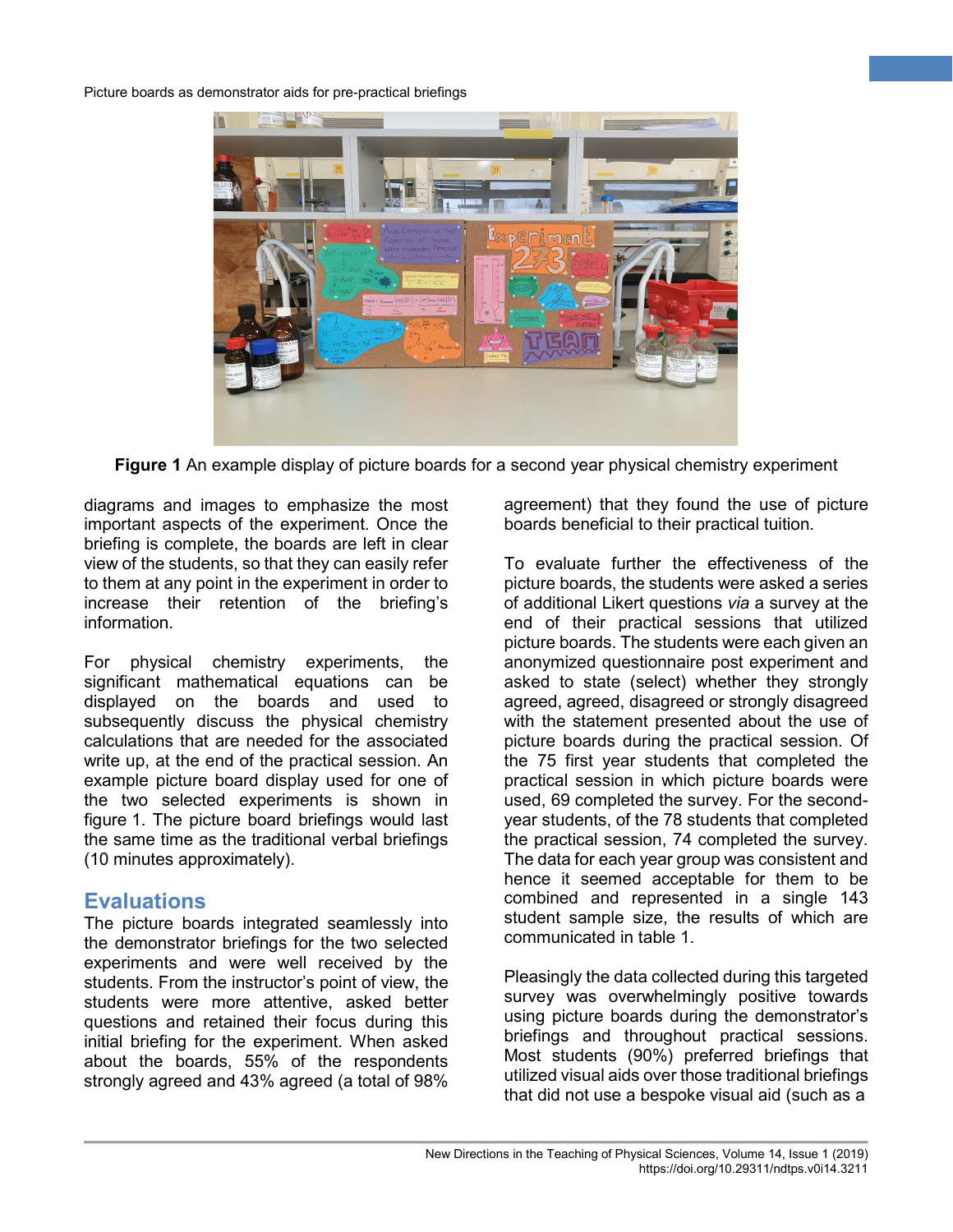|                                                                                                    | % Strongly<br><b>Disagree</b> | % Disagree | %Agree | %Strongly<br><b>Agree</b> |
|----------------------------------------------------------------------------------------------------|-------------------------------|------------|--------|---------------------------|
| I prefer visual demonstrator<br>briefings over those that use no<br>visual aids                    | 3                             | 7          | 35     | 55                        |
| I prefer demonstrator briefings<br>using picture boards over other<br>briefings I have experienced |                               | 1          | 49     | 47                        |
| I feel more confident and prepared<br>for the experiment after a briefing<br>using picture boards  | 0                             | 3          | 69     | 27                        |
| Picture boards during the<br>demonstrator briefing make it<br>easier to process the information    | 0                             | 1          | 53     | 48                        |
| The use of picture boards helped<br>me to visualise the experiment                                 | 1                             | 15         | 55     | 29                        |
| The use of picture boards helped to<br>retain my attention during the<br>demonstrator briefing     | 0                             | 9          | 57     | 34                        |
| The use of picture boards made<br>the briefing more interesting                                    | $\overline{0}$                | 3          | 54     | 43                        |
| Picture boards are useful to refer to<br>throughout the experiment                                 | 0                             | 14         | 54     | 31                        |
| Overall, I found the use of picture<br>boards in the demonstrator briefing<br>beneficial           | 0                             | 2          | 43     | 55                        |

**Table 1** Likert data for the positive student reception and usefulness as a tool to help students share research and connect to their department's research

picture board) during the demonstrator's presentation. For context, the other briefings would be verbal discussion, demonstrator guided highlight and annotation of the laboratory manual with tertiary information or operative tips and sample set-up of glassware.

When asked specifically about the use of picture boards for the visual presentation, 98% of the students surveyed stated that they preferred experiment briefings where the demonstrator used a picture board as a visual aid over all other briefing types they have experienced for the other experiments. Several students commented that the use of picture boards was *"different"* and *"creative"* and one student noted that this experiment *"was the only one that used a board, which was good".* It was noticeable during sessions that the use of picture boards was also successful in causing the students to feel more

confident and prepared for their practical work after the briefing, with a 96% happy factor (strongly agree or agree) being returned when surveyed. Student comments reflected that the boards *"helps [them] feel more confident with the experiment"* because the visual aids allow them to have *"more independence as [they are] not having to constantly question the demonstrator"*.

**5**

The data collected also helps to validate another main aim of the picture boards, which was to make the briefings more engaging and the experiment information easier to process. Impressively, 142 students out of the 143 respondents agreed or strongly agreed that the experimental information was easier to process due to the use of picture boards, most likely due to it being less daunting to work through than a large block of text. This is supported by the student responses, with students commenting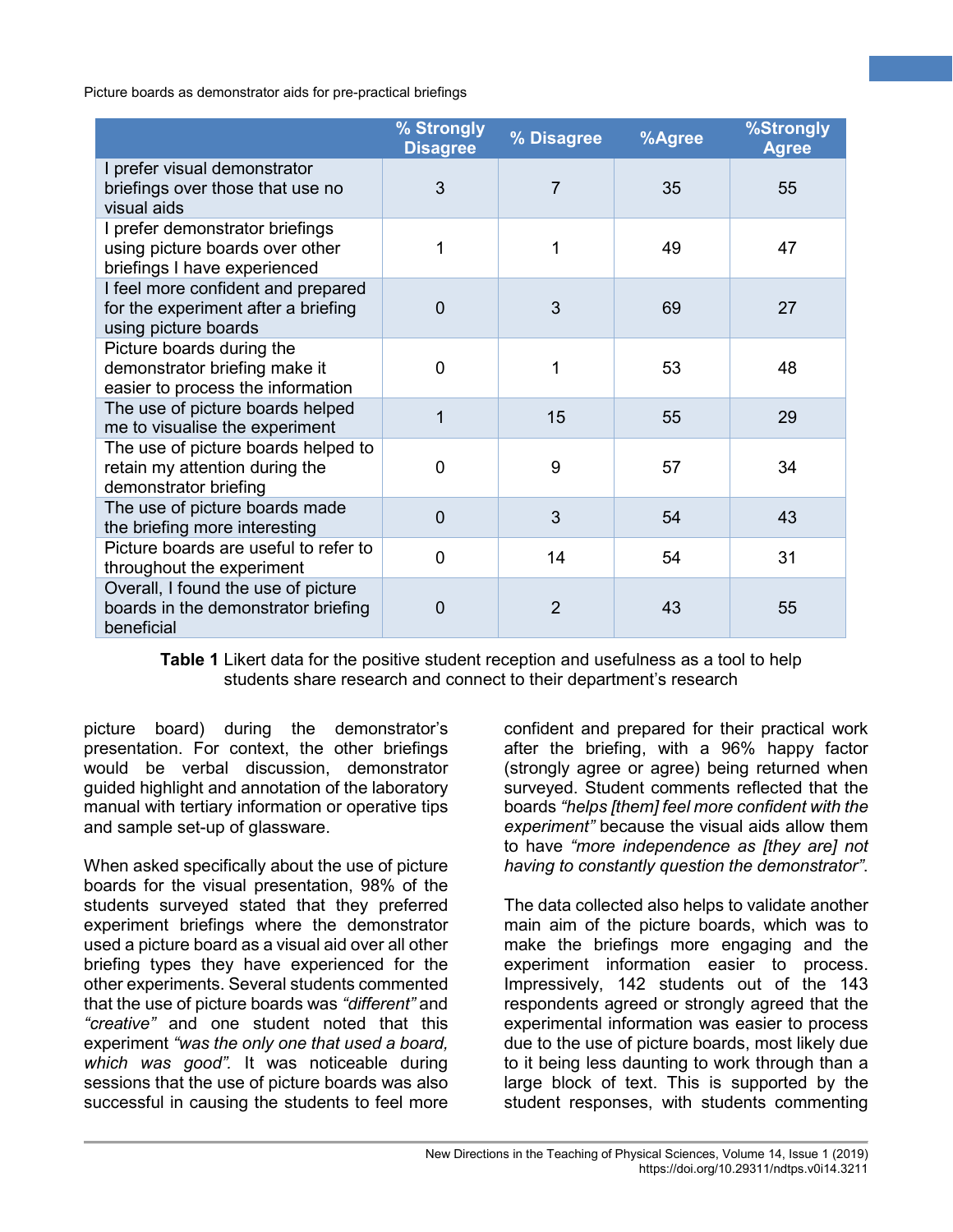that it was *"really helpful seeing the key information not in a block of text like in the manual"* and that the boards were *"very useful"* because they *"often find too much information in the lab manual but the board summarized it neatly".* From this we can perhaps suggest that this approach has enabled better contextualization and led to a reduction in cognition when preparing for the session's experiment.

During these briefings we also made sure that thorough verbal delivery of information was consistently contextualized and backed-up with reference to the visuals mounted on the board. An 84% of the students reported that the boards helped to visualize the experiment and 91% of the respondents agreed or strongly agreed that the picture boards helped to retain their attention during the briefing. A majority of 97% agreed that the briefings were more interesting with the inclusion of picture boards. For this, students reflected that the briefing with picture boards was *"visually engaging"* and made them feel it was *"an interesting experiment",* with one student highlighting that they *"enjoyed the presentation at the start of the experiment".* Finally, an added benefit of the boards is clearly their longevity to the session, enabling better retention of the briefings information and the reassurance of being able to review back to the key demonstrator points. An 86% majority of students agreed or strongly agreed that the picture boards were useful to refer to throughout the experiment, highlighting that the picture boards are not limited to initial experimental briefings and have a use throughout the session.

### **Conclusion**

As a result of using picture boards in a demonstrator's laboratory briefings or instruction, students are more confident, better contextualized and appear more engaged from the start of the briefing until the end of the practical session. Fewer questions about the procedure or other key aspects discussed in the initial briefing were asked throughout the practical component, indicating not only a greater retention of the briefing material, but also in the students' confidence in their own practical

ability. The majority of students preferred this style of highly visual demonstrator briefings and reported that the success of the picture boards toward information retention, experiment visualization and information processing.

**6**

### **Notes and Acknowledgements**

Larger image copies of each of the experiment's picture boards are provided as PDFs in the supporting information.

The methods used to evaluate the student perceptions and performance data was carried out in accordance with the University of Leicester's Code of Practice for Research Ethics.

The authors wish to thank the students of the Department of Chemistry at the University of Leicester for providing feedback on picture boards. The University of Leicester is acknowledged for funding LAB PhD position, and her supervisor Dr. Andrew Hudson for supporting her involvement and leading of this project.

**References** Agustian, H.Y. & Seery, M.K. (2017) *'Reasserting the role of pre-laboratory activities in chemistry education: a proposed framework for their design'*, Chemistry Education Research and Practice. Royal Society of Chemistry, 18(4), pp. 518–532. DOI: 10.1039/c7rp00140a.

Ardisara, A. & Fung, F. M. (2018) *'Integrating 360° Videos in an Undergraduate Chemistry Laboratory Course'*, Journal of Chemical Education. American Chemical Society, 95(10), pp. 1881–1884. DOI: 10.1021/acs.jchemed.8b00143.

Blackburn, R.A.R., Villa-Marcos, B. &Williams, D.P. (2019) *'Preparing Students for Practical Sessions Using Laboratory Simulation Software'*, Journal of Chemical Education. American Chemical Society, 96(1), pp. 153–158. DOI: 10.1021/acs.jchemed.8b00549.

Chaytor, J.L., Al Mughalaq, M. & Butler, H. (2017) *'Development and Use of Online*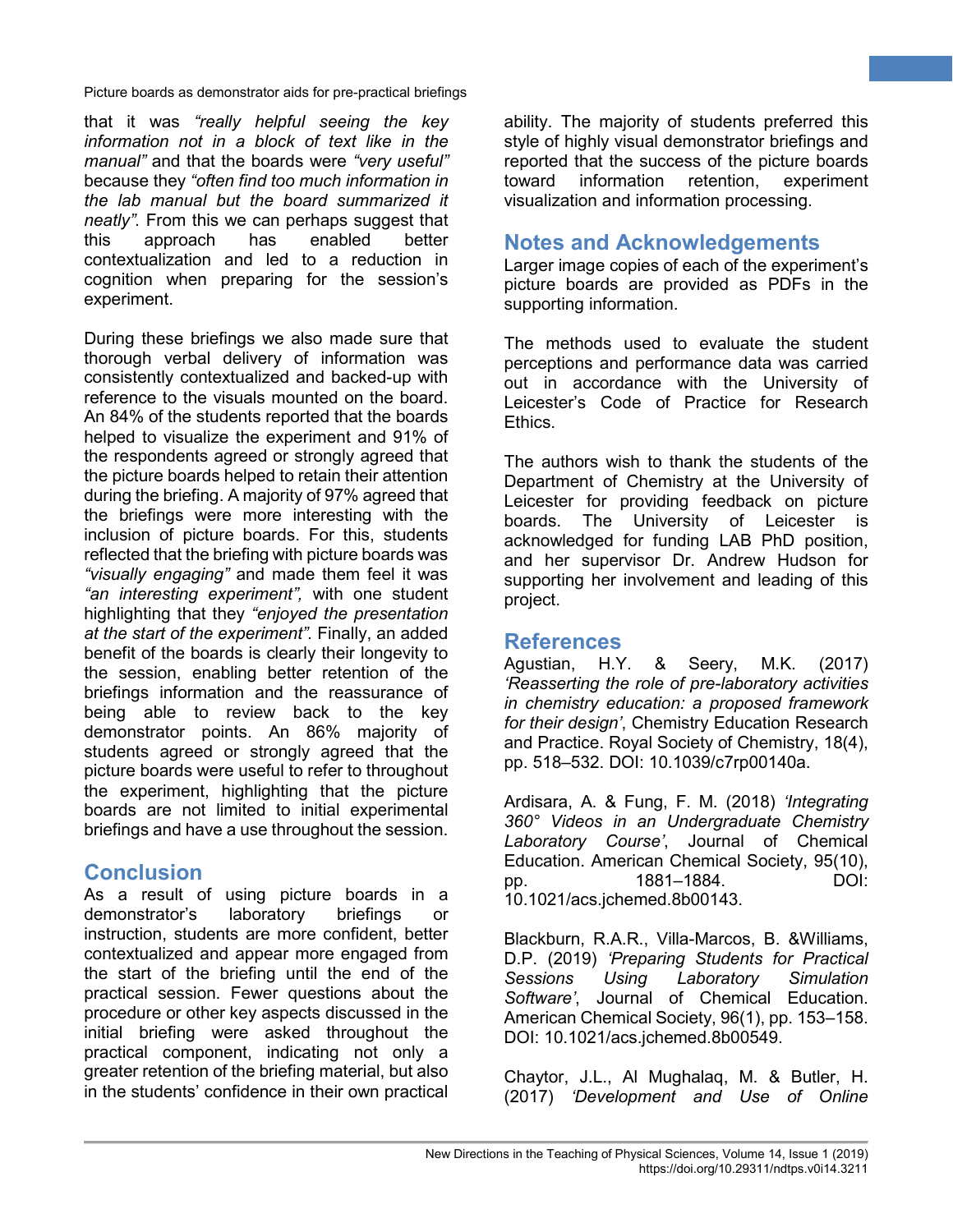*Prelaboratory Activities in Organic Chemistry to Improve Students' Laboratory Experience'*, Journal of Chemical Education, 94(7), pp. 859– 866. DOI: 10.1021/acs.jchemed.6b00850.

Climent-Bellido, M.S. et al. (2009) *'Learning in Chemistry with Virtual Laboratories',* Journal of Chemical Education, 80(3), p. 346. DOI: 10.1021/ed080p346.

Committee on Professional Training. Undergraduate Professional Education in Chemistry: ACS Guidelines and Evaluation Procedures for Bachelor's Degree Programs; American Chemical Society: Washington, DC, 2015.

https://www.acs.org/content/dam/acsorg/about/ g (no date). Available at: www.acs.org/cpt (Accessed: 11 April 2019).

Dechsri, P., Jones, L.L. & Heikkinen, H.W. (2002) *'Effect of a labratory manual design incorporating visual information*‐*processing aids on student learning and attitudes'*, Journal of Research in Science Teaching, 34(9), pp. 891– 904. DOI: 10.1002/(sici)1098-2736(199711)34:9<891::aid-tea4>3.3.co;2-9.

Dekorver, B.K. & Towns, M.H. (2015) *'General Chemistry Students' Goals for Chemistry Laboratory Coursework'*, Journal of Chemical Education, 92, pp. 2031–2037. DOI: 10.1021/acs.jchemed.5b00463.

Galloway, K.R. & Lowery Bretz, S. (2015) *'Measuring Meaningful Learning in the Undergraduate Chemistry Laboratory: A National, Cross-Sectional Study'*, Journal of Chemical Education, 92, pp. 2006–2018. DOI: 10.1021/acs.jchemed.5b00538.

Galloway, K.R., Malakpa, Z. & Lowery Bretz, S. (2015) *'Investigating Affective Experiences in the Undergraduate Chemistry Laboratory: Students' Perceptions of Control and Responsibility'*, Journal of Chemical Education, 93, pp. 227–238. DOI: 10.1021/acs.jchemed.5b00737.

Johnstone, A.H. & Wham, A.J.B. (1982) *'The demands of practical work'*, Education in

Chemistry, 19, pp. 71–73. DOI: 10.1037/10855- 002.

**7**

Johnstone, A.H. (1997) *'Chemistry Teaching - Science or Alchemy? 1996 Brasted Lecture',*  Journal of Chemical Education, 74(3), p. 262. doi: 10.1021/ed074p262.

Mortiboys, A. (2011) *Teaching with Emotional Intelligence : A Step-By-step Guide for Higher and Further Education Professionals*. 2nd edn. Florence: Routledge.

Reid, N. & Shah, I. (2007) *'The role of laboratory work in university chemistry'*, Chemistry Education Research and Practice, 8(2), pp. 172– 185. doi: 10.1039/B5RP90026C.

Robinson, W.R. (2009) *'A View of the Science Education Research Literature: Visual Aids in Laboratory Manuals Improve Comprehension',*  Journal of Chemical Education, 75(3), p. 282. doi: 10.1021/ed075p282.

Royal Society of Chemistry (2017) *Accreditation of Degree Programmes.* Available at: http://www.rsc.org/images/Accreditation criteria 2017- update july 17\_tcm18-151306.pdf (Accessed: 8 April 2019).

Schmidt-McCormack, J.A., Muniz, M.N., Keuter, E.C. Shaw, S.K. & Cole, R.S. (2017) *'Design and implementation of instructional videos for upperdivision undergraduate laboratory courses'*, Chemistry Education Research and Practice, 18(4), pp. 749–762. DOI: 10.1039/c7rp00078b.

Shabiralyani, G., Hasan, K.S., Hamad, N. & Iqbal, N. (2015) *'Impact of Visual Aids in Enhancing the Learning Process Case'*, Journal of Education and Practice, 6(19), pp. 226–234. Available at: www.iiste.org.

Stieff, M., Werner, S.M., Fink, B. & Meador, D. (2018) *'Online Prelaboratory Videos Improve Student Performance in the General Chemistry Laboratory',* Journal of Chemical Education, 95(8), pp. 1260–1266. Doi: 10.1021/acs.jchemed.8b00109.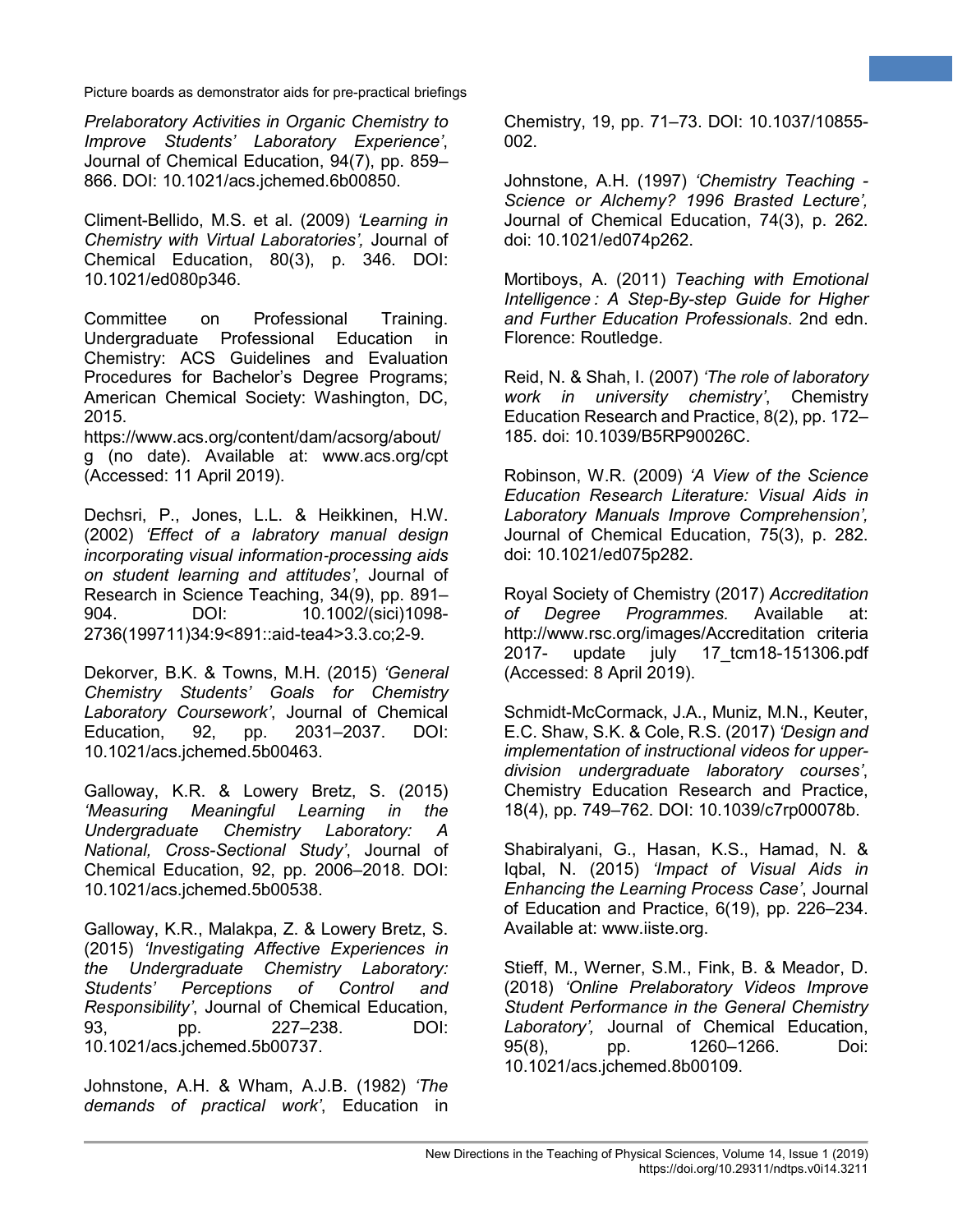'Visual aids in chemical education' (1930) Journal of Chemical Education, 7(4), p. 828. doi: 10.1021/ed007p828.

Wei, J. et al. (2018) 'Developing an understanding of undergraduate student

interactions in chemistry laboratories', Chemistry Education Research and Practice. Royal Society of Chemistry, 19(4), pp. 1186–1198. doi: 10.1039/c8rp00104a.

**8**